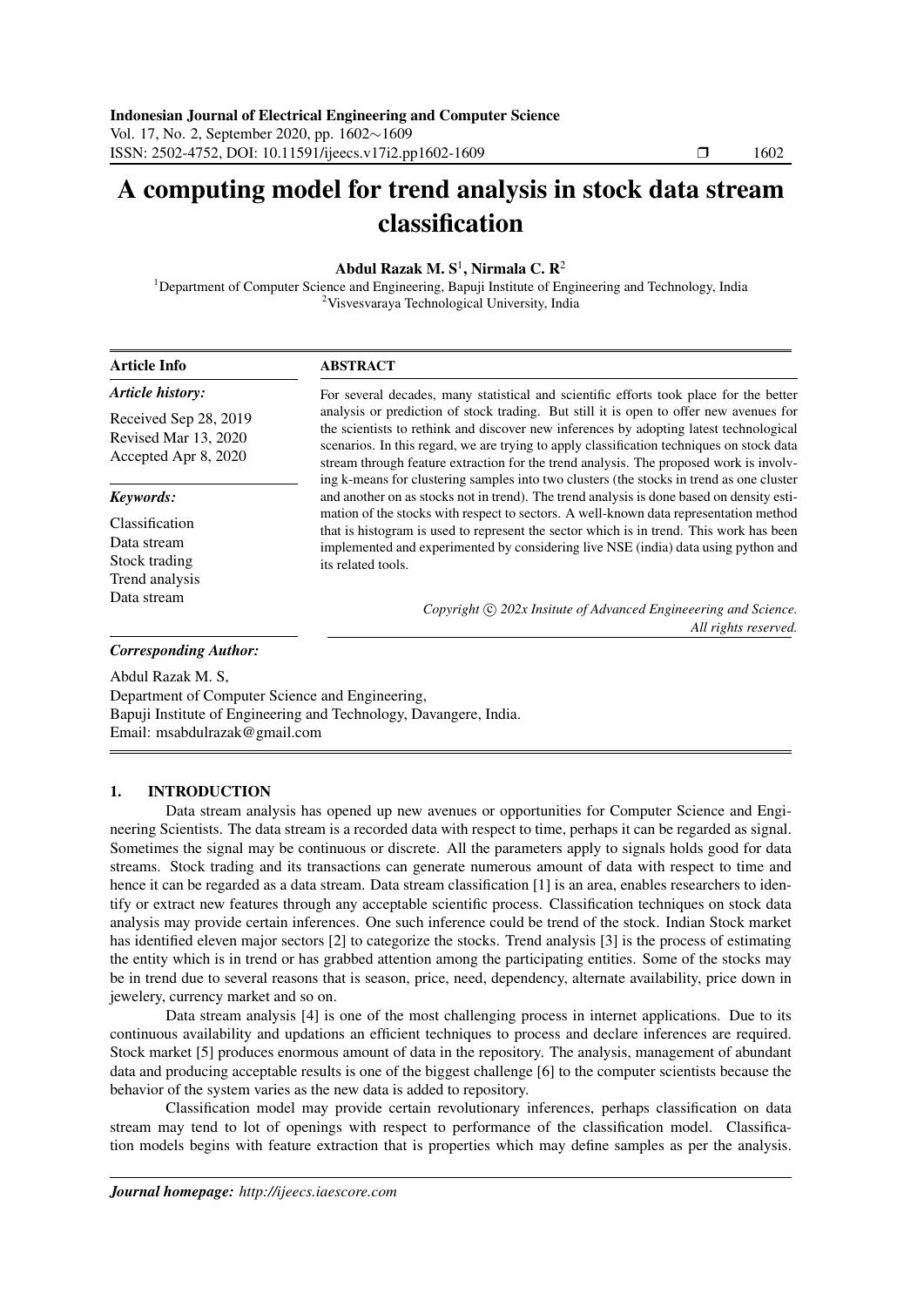The process of feature extraction on data stream and classification of these features has created number of avenues in the research domain. In this paper, we mainly focus on the estimation of the sector (collection of stocks belongs to similar properties), which is in trend for a given time period through classification techniques. Features are extracted by considering live data from the NSE server and clustered. The proposed work has conducted experiments using ANACONDA [7] and Jupyter tools by involving nsepy [8] python package for live data.

# 2. REVIEW OF LITERATURE

Since, beginning of the stock trading several experiments are in progress to invent required declarations. Author [9] discuss the volatility of Kuala Lampur Composite Index using stochastic volatility (SV) models and Generalized Auto regressive conditional heteroscedasticity (GARCH) models. The model results prove the slight differences in Root Mean Squared error and Moving Average Envelope. Totally 971 daily observations of KLCI Closing price index, from 2nd January 2008 to 10th November 2016, excluding public holidays. SV model is found to be the best based on the lowest RMSE and MAE values. Author [10] involves study of financial market for five different companies from Malaysia namely CIMB, Sime Darby, Axiata, Maybank and Petronas using Machine Learning Algorithms. Two types of experiments were conducted based on the type of data. The first experiment used textual data using financial news involving 6368 articles and classified as positive or negative using SVM. The second experiment used numeric historical data involving 5321 records to predict the stock price is going up or down using Random Forest algorithm. Author [11] has tried to propose an embedded streaming SVM classification architecture for continuous data processing. Paper [12] presents dynamic way of selecting the number of clusters in K-means clustering algorithm. The proposed algorithm is applied for clustering iris dataset and the performance of the algorithm is measured using inter cluster distance and sum of squared error parameters and compared with General K-Means algorithm. Author [13] has proposed a classification model to answer complex question answering process.

Author [14] presents the effects of news in online social media effects purchase of pharmaceutical stocks. The experiment is conducted using Nifty pharma index data and developed sentiment analysis model for pharma stock prediction. The sentiment analysis model achieved an accuracy of 70.59% in predicting daily stock movement. Author [15] presents analysis and prediction of US real time stocks data from yahoo finance using big data analytics. A machine learning model is developed to predict the future crude oil price using the United States Oil fund (USO) data. The model identifies the best features for better oil price prediction. In paper [16] presents an analysis of one year US stock market based on Network approach. The paper addresses the correlation of one stock with other stocks and also identifies the key players in the market based on their number of dependencies.

Author [17] addresses the selection of stock using both technical and fundamental information. A framework is designed to make class predictions for the industrial sector of the Australian stock market. The stock selection, trading strategy outperformed the Australian stock index. The accuracy of the classification models like Decision tree, CHAID tree and Neural network is compared.

# 3. METHODOLOGY

Figure 1 depicts the methodology of the proposed research work.

## 3.1. Data collection

Classification would result most useful inferences, these inferences mainly depend on the applicable data which is collected from the environment. This work requires a data stream that is the live data, which is continuous and may fall within some range. The range of data from start time to end time decides the stock and its trend in the market. nsepy is the python package used to access live NSE India stock trading data. This package provides the parameters of each stock namely totalTradedVolume, totalTradedValue, Open, Close, dayHigh, dayLow and so on.

### 3.2. Feature extraction

The proposed methodology is considered the stock data, which is with respect to time as a discrete signal. Hence all the applicable features corresponding to discrete signals are considered as features in the proposed work. In-spite of many features, only features are considered as per the analysis and which gives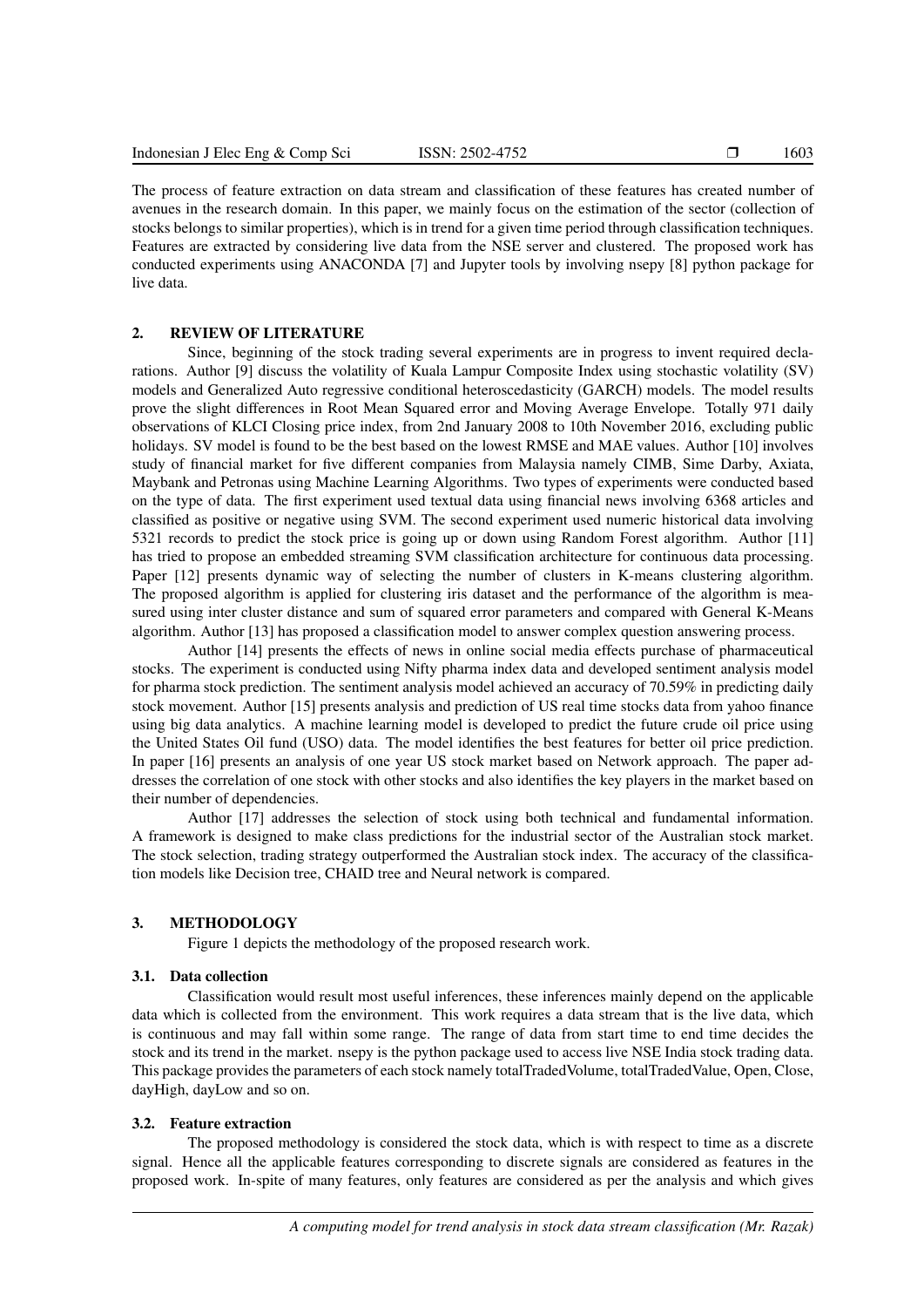better results and this process is called as feature selection [18]. The range of data from start time to end time decides the stock and its trend in the market. In order to achieve better analysis the type of data and its importance does matter in the classification and conclusion. The importance and its type can be found based on experience of the stock trading or through computing analysis. Stock data have several parameters, namely totalTradedVolume, totalTradedValue, Open, Close, dayHigh, dayLow and so on. Theses parameters are used for further feature extraction.

#### 3.2.1. Standard deviation

Since the model operates on the data which is with respect to time, the amount of standard deviation [19] within the members is essential to estimate. This feature mainly produces the amount of fluctuation among the members of the data stream. Stock data stream is a sequence of values with respect to time or date. This paper has considered five properties from the get history of numpy package of python. These five properties are Open, Close, Low, High and Volume. For each stock and each property Standard Deviation is estimated.

#### 3.2.2. Kurtosis

Kurtosis is a measure of the combined weight of a distributions tails relative to the center of the distribution. This measure may declare the rise in the distribution if the measure turns to positive [20]. Figure 2 clearly depicts the positivity and negativity nature of the measure along with distribution pattern.



Figure 1. Proposed methodology for trend analysis in stock data stream classification



Figure 2. Tailed and centered distribution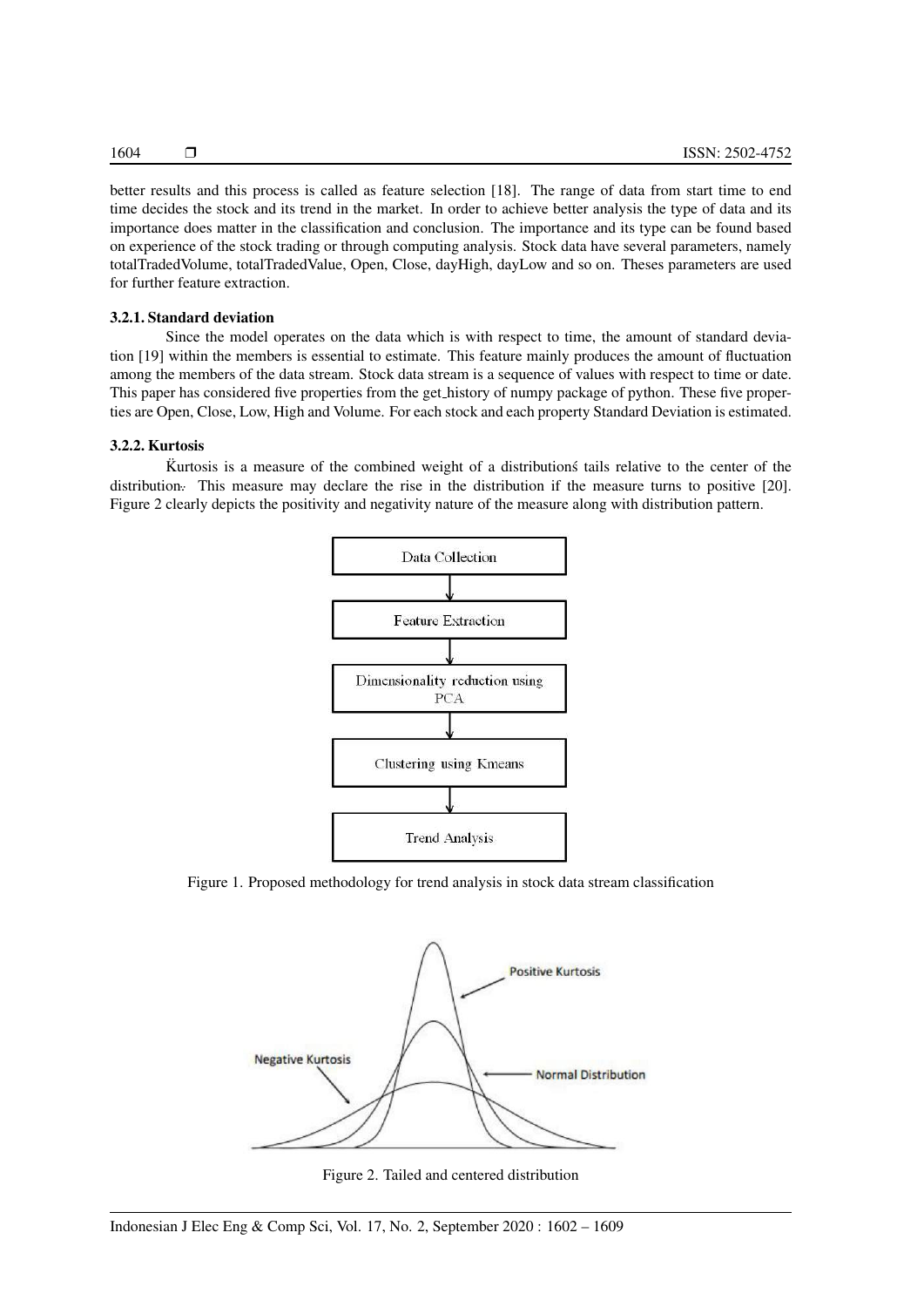# 3.2.3. Augmented Dickey-Fuller Test [21]

This feature applies to Non-stationary Time variant systems. Stock market data series can be regarded as non-stationary because the mean and variance of the system is varied at any point of time. This model is well suitable for stock market data to analyze the stock trend. This paper uses the unit root with drift test analysis of the Dickey-Fuller test. Unit root or stationarity of the distribution can be estimated using the (1).

$$
\Delta Y_t = \beta_1 + \beta_2 t + \delta Y_{t-1} + \sum_{i=1}^{M} \alpha_i \Delta Y_{t-i} + \mu_t.
$$
 (1)

Figure 3 depicts the data stream which is in trend and the same with drift. This paper uses only deterministic time trend coefficient as a feature for further classification.



Figure 3. Trend analysis with drift

## 3.3. Dimensionality reduction using PCA

The proposed methodology extracting around twelve features that is three features from each property (Open, Close, High, Low, Volume) of the stock data. This process is defined around twelve features, sometimes all these features may or may not play an important role in the classification. Hence, dimensionality reduction [22] is one of the techniques to reduce the number of features. This may reduce the complexity of the classification and may improve the process better with meaningful inferences [23]. Principal Component Analysis (PCA) is one of the readily available algorithms for Dimensionality Reduction. The proposed work reduces the twelve features to three features.

#### 3.4. Clustering using K-means clustering algorithm

The proposed work is grouping the available stock features into two clusters using k-means clustering [24] as shown in Figure 4. Where one will be containing the stocks which are in trend and another not.

#### 3.5. Trend analysis

This is the final phase of the methodology, which considers all the samples from cluster 2 (Cluster 2 is assumed as trend cluster, it contains all the samples whose features have given trend coefficients). Distance from origin to the centroid of the cluster declares the selection of the cluster which has stocks in trend. More the distance more will be the trend, this assumption is based on trial and error method. Apply histogram on stock category (stock indices) of the samples. As per the survey, there are eleven stock indices in Indian Stock market. Figure 5 depicts a sample histogram, which declares that banking sector index is in trend compared to all other sectors. The histogram [25] is clearly depicting the status of the sectors in the market. This status indicates that the sector number 5 is in trend. This trend may change as per the market transactions.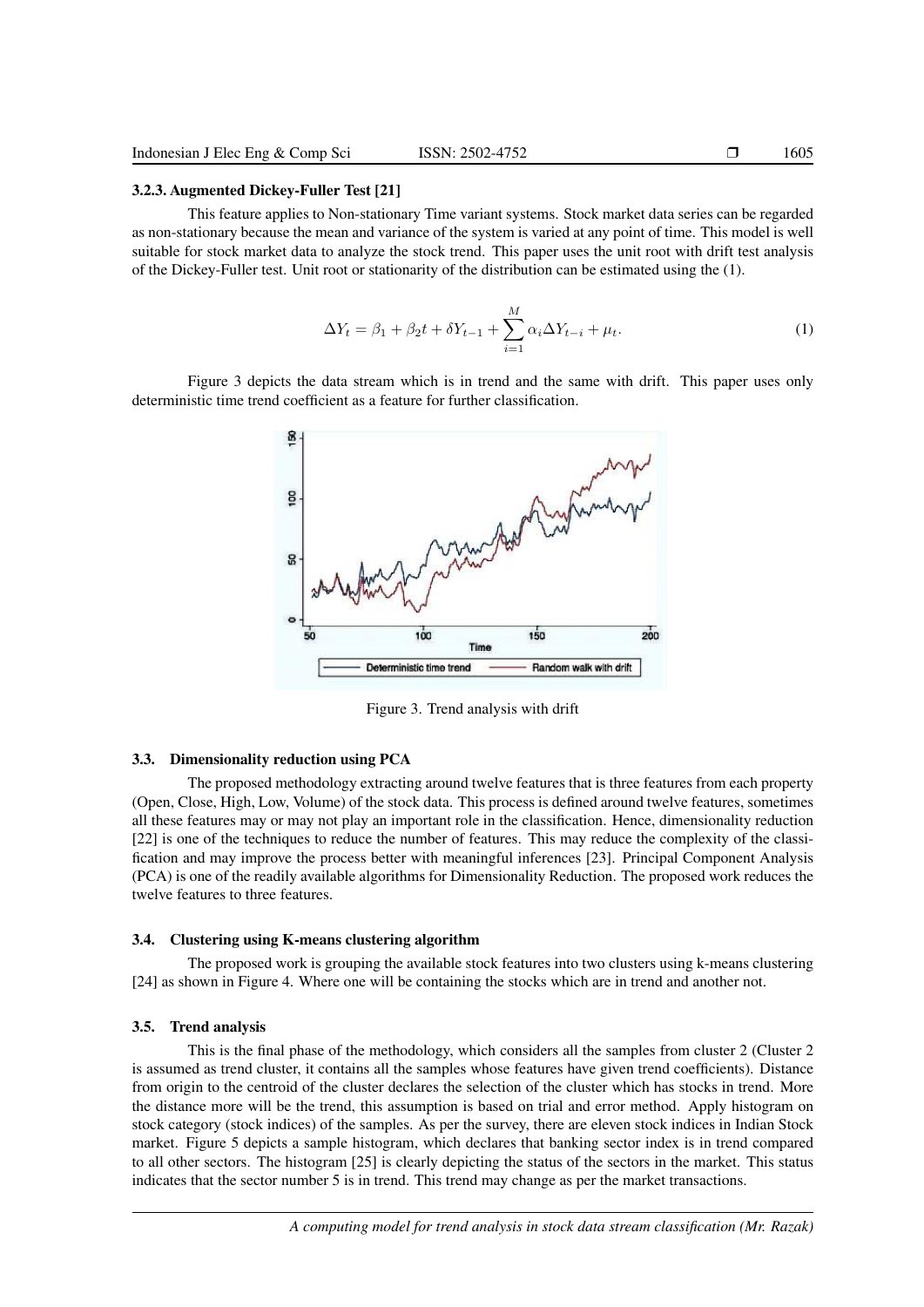

of samples

#### 4. RESULTS AND DISCUSSIONS

As per NSE (National Stock Exchange) Nifty Auto Index, Nifty Bank Index, Nifty Financial Services Index, Nifty FMCG Index, Nifty IT Index, Nifty Media Index, Nifty Pharma Index, Nifty Private Bank Index, Nifty PSU Bank Index, Nifty Realty Index, Nifty500 Industry Indices are the eleven sector indices. In the proposed work, fifteen stocks have been considered in each sector index for the trend analysis. Figure 6 shows the feature values, extracted from the selected parameters (Open, Close, Low, High and Volume) within a given period.

| stock name        | sector                   |          | openstd openkurt openadf |            |                     | closestd closekurt | closeadf   | highstd             | highkurt                        | highadf    | volstd              | volkurt                  | voladf     |
|-------------------|--------------------------|----------|--------------------------|------------|---------------------|--------------------|------------|---------------------|---------------------------------|------------|---------------------|--------------------------|------------|
| <b>MARUTI</b>     | 1                        | 218.3812 | $-1.27313$               | $-0.96404$ | 227.8751            | $-1.25752$         | $-1.20263$ | 214.3234            | $-1.36484$                      | $-2.68182$ | 258186.8            | $-0.1118$                | $-3.52247$ |
| <b>BAJAJ-AUTO</b> | 1                        | 63.89    | $-1.14013$               | $-1.48108$ | 62.58151            | $-0.83865$         | $-2.31299$ | 62.59126            | $-0.68892$                      | $-2.49222$ | 228406.5            | 8.633229                 | $-8.05329$ |
| <b>MOTHERSUMI</b> | 1                        | 4.603952 | $-1.19438$               | $-1.92205$ | 4.368754            | $-0.8515$          | $-2.03345$ | 4.08587             | $-1.06117$                      | $-1.87724$ | 4339124             | $-0.33145$               | $-3.6699$  |
| <b>EICHERMOT</b>  | 1                        | 361.3694 | $-0.56031$               | $-1.80679$ | 343.5338            | $-0.55712$         | $-1.95993$ | 300.1105            | 0.450999                        | 1.507105   | 35280.78            | $-1.06808$               | $-2.98429$ |
| <b>BOSCHLTD</b>   | $\mathbf{1}$             | 406.5581 | $-0.55787$               | $-4.43087$ | 339,8808            | $-0.92447$         | $-2.00957$ | 411.4739            | $-0.4699$                       | $-2.44989$ | 5040.081            | 5.58563                  | $-4.37809$ |
| M&M               | $\mathbf{1}$             | 15.59234 | $-0.76991$               | $-0.74171$ | 14.96106            | $-0.67234$         | $-2.95921$ | 14.35396            | $-1.0685$                       | $-2.22653$ | 756278.9            | $-0.63989$               | $-1.75104$ |
| <b>TATAMOTORS</b> | $\mathbf{1}$             | 5.636448 | $-0.71636$               | $-1.67089$ | 5.206453            | $-0.83607$         | $-4.64004$ | 5.130288            | $-0.93161$                      | $-1.42931$ | 4303919             | $-0.70614$               | $-4.7498$  |
| <b>HEROMOTOCO</b> |                          | 81.5398  | $-1.11621$               | $-2.65431$ | 84.97591            | $-0.80034$         | $-0.98796$ | 85.86549            | $-1.25103$                      | $-1.80681$ | 368147.1            | 3.473193                 | $-5.31796$ |
| MRF               | 1                        | 899.43   | $-1.11772$               | $-4.43422$ | 849.8417            | $-1.16419$         | $-3.50729$ | 868.2089            | $-1.09818$                      | $-2.14528$ | 2515.16             | 2.372981                 | $-3.66367$ |
| <b>TVSMOTOR</b>   | 1                        | 22,77802 | $-1.20876$               | $-1.70061$ | 23.15161            | $-1.09449$         | $-1.51348$ | 23.52979            | $-0.88057$                      | $-2.18309$ | 883835.1            | 1.460523                 | $-2.06506$ |
| <b>ASHOKLEY</b>   | 1                        | 2.969427 | 0.038127                 | $-3.24683$ | 2.697755            | $-0.69736$         | $-2.00052$ | 2.423338            | $-0.60059$                      | $-1.96336$ | 6970241             | 2.10426                  | $-18.1294$ |
| <b>EXIDEIND</b>   | 1                        | 4.828073 | $-0.73882$               | $-2.79914$ | 4.928301            | $-0.6445$          | $-2.732$   | 4.355131            | $-0.74854$                      | $-2.58257$ | 421386.6            | $-0.5353$                | $-3.92209$ |
| <b>BHARATFORG</b> | 1                        | 13.07374 | $-0.9062$                | $-1.2702$  | 12.121              | $-0.9577$          | $-1.6645$  | 13.28105            | $-1.08252$                      | $-4.61857$ | 577951.9            | 4.006156                 | $-3.52824$ |
| <b>APOLLOTYRE</b> | 1                        | 5.077197 | $-0.4086$                | $-3.00745$ | 4.640148            | 0.056319           | $-2.48407$ | 4.192397            | 0.680061                        | $-2.90224$ | 7164773             | 17.22718                 | $-8.6329$  |
| AMARAJABAT        | 1                        | 17,21686 | 0.582741                 | $-1.67569$ | 15.96625            | $-0.06506$         | $-1.54237$ | 13,76118            | $-0.85618$                      | $-0.68654$ | 296950.5            | $-0.29704$               | $-2.54755$ |
| <b>HDFCBANK</b>   | $\overline{2}$           | 25,72729 | $-0.82776$               | $-1.60965$ | 24.76981            | $-0.92744$         | $-1.58487$ | 23.39121            | $-1.12505$                      | $-0.96454$ | 821763.7            | 1.363624                 | $-3.5939$  |
| <b>ICICIBANK</b>  | 2                        | 9.199001 | $-1.57836$               | $-1.05453$ | 9.478832            | $-1.55854$         | $-0.68369$ | 8.852839            | $-1.60586$                      | $-0.6083$  | 4049549             | 0.57452                  | $-3.15141$ |
| AXISBANK          | 2                        | 17,80271 | $-0.82941$               | $-2.70621$ | 18.01796            | $-1.03265$         | $-2.69819$ | 16.89793            | $-0.93246$                      | $-2.38105$ | 3284827             | 2.106818                 | $-4.08486$ |
| <b>RBLBANK</b>    | 2                        | 24.49846 | $-0.89014$               | $-3.33579$ | 23.03656            | $-0.53819$         | $-3.50044$ | 24.39946            | $-0.63153$                      | $-1.69315$ | 648501.8            | 0.970155                 | $-2.61893$ |
| <b>KOTAKBANK</b>  | 2                        | 19.12602 | $-0.85514$               | $-2.94891$ | 20.68833            | $-0.93692$         | $-2.95304$ | 18.46283            | $-0.63963$                      | $-3.0755$  | 756437              | 0.295309                 | $-2.03236$ |
| <b>FEDERALBNK</b> | $\overline{2}$           | 2.127115 | $-0.84008$               | $-1.8958$  | 2.043064            | $-1.1592$          |            | $-1.52611$ 2.081161 | $-0.95641$                      | $-1.9181$  | 3580000             | 1.948126                 | $-4.10541$ |
| <b>SBIN</b>       | $\overline{2}$           | 9.659001 | $-0.9615$                | $-0.07219$ | 10.28805            | $-1.21713$         | 0.024072   | 9.337508            | $-1.02294$                      | 0.244348   | 7339216             | 1.711708                 | $-1.8218$  |
| <b>INDUSINDBK</b> | $\overline{2}$           | 75.91186 | $-0.44618$               | $-2.00231$ | 76.78349            | $-0.29725$         | 0.460776   | 75.6231             | $-0.59062$                      | 3.610865   |                     | 2234841 0.410221         | $-1.51795$ |
| YESBANK           | $\overline{\phantom{a}}$ | 16,8427  | $-1.06147$               |            | $-0.88529$ 17.56097 | $-0.71271$         | 0.441967   | 17.14964            | $-1.02432$                      |            | $-0.59439$ 49073354 | 0.116803                 | $-2.57878$ |
| <b>IDECEIDETD</b> |                          | 1 AFOOFF | 1.01257                  |            | $0.4533 + 240402$   |                    |            |                     | OFFORD 3 74364 1 405410 1 03303 |            |                     | 0.07305 FOOSTAT 0.305455 | 1.00142    |

Figure 6. Feature values of selected stocks from sectors

Figure 7 shows the results from PCA (dimensionality reduction), which is applied on features shown in Figure 6. Here the standard deviations, kurtosis and adfs of open, close, high and volume properties into single columns respectively as std, kurt and adf columns. PCA reduces the complexity by extracting necessary features and classification process.

K-means does clustering the given samples into two clusters. The last column of the Figure 7 indicates cluster 1 by 0 and cluster 2 by 1. Figure 8 shows the histogram on the Index column of the Figure 7 by considering only cluster 2 samples.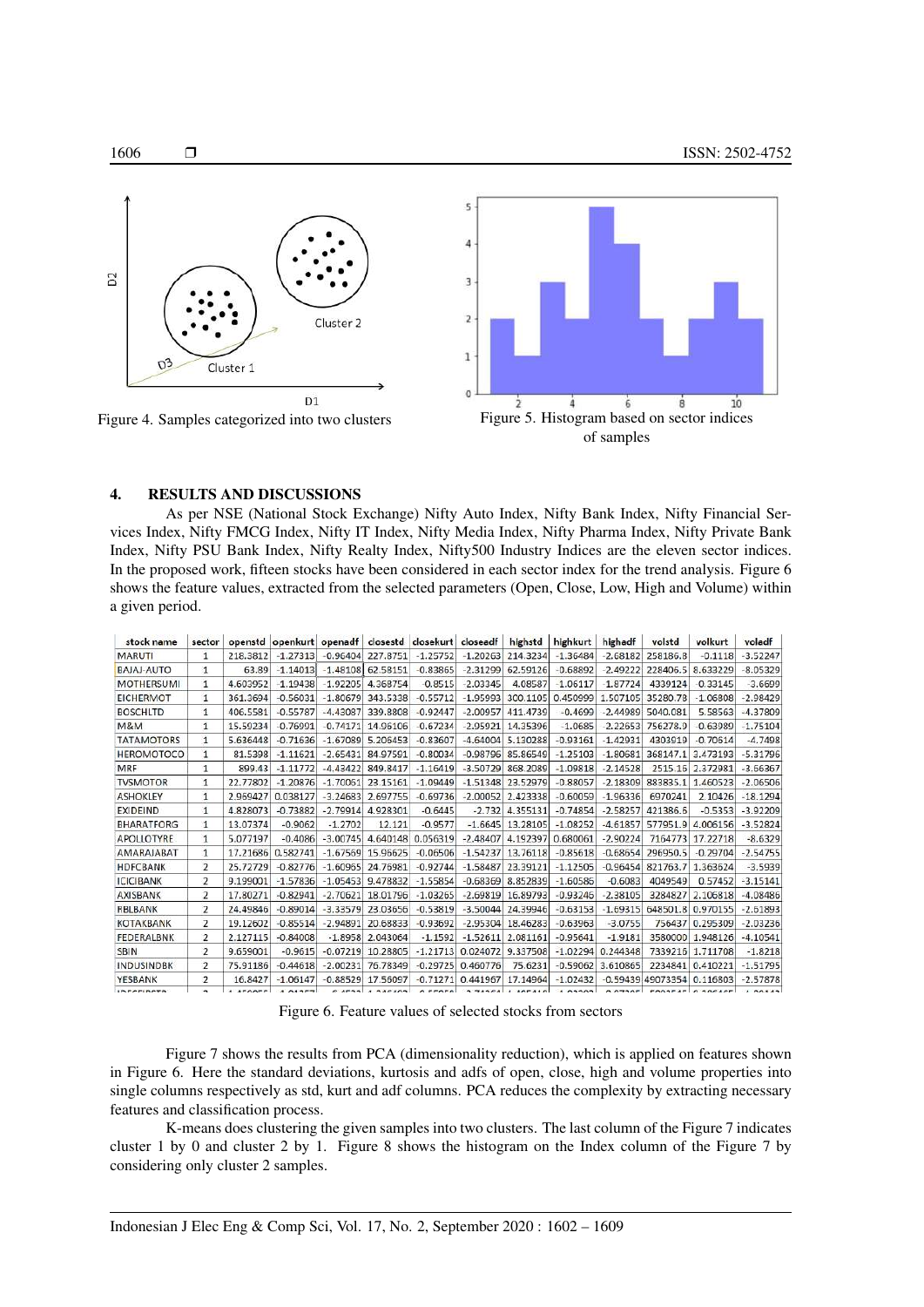|                | sname             | index                    | std                  | kurt        | adf                    | labels       |
|----------------|-------------------|--------------------------|----------------------|-------------|------------------------|--------------|
| 0              | MARUTI            |                          | $1 - 2.979950e + 06$ |             | $-3.134316 - 2.810820$ | ø            |
| 1              | BAJAJ-AUTO        |                          | $1 - 3.009731e + 06$ |             | 5.645651 -2.244067     | ø            |
| $\overline{z}$ | MOTHERSUMI        | 1                        | 1.100987e+06         |             | $-3.314986 - 1.856616$ | ø            |
| 3              | EICHERMOT         |                          | $1 - 3.202856e + 06$ |             | $-3.927426 - 2.011068$ | 0            |
| 4              | <b>BOSCHLTD</b>   |                          | $1 - 3.233097e + 06$ | 2.633854    | 0.664823               | 0            |
| 5              | M&M               |                          | $1 - 2.481858e + 06$ |             | $-3.602840 - 3.051607$ | 0            |
| 6              | <b>TATAMOTORS</b> | 1                        | 1.065782e+06         |             | $-3.666301 - 2.093312$ | ø            |
| 7              | <b>HEROMOTOCO</b> |                          | $1 - 2.869990e + 06$ |             | $0.470658 - 1.110267$  | 0            |
| 8              | MRF               |                          | $1 - 3.235622e + 06$ | $-0.632878$ | 0.661722               | ø            |
| 9              | <b>TVSMOTOR</b>   |                          | $1 - 2.354302e + 06$ |             | $-1.528942 - 2.093764$ | ø            |
| 10             | <b>ASHOKLEY</b>   | 1                        | 3.732103e+06         |             | $-0.817206 - 0.376364$ | 1            |
| 11             | <b>EXTDETND</b>   |                          | $1 - 2.816750e + 06$ |             | $-3.477271 - 0.968420$ | ø            |
| 12             | <b>BHARATFORG</b> |                          | $1 - 2.660185e + 06$ |             | 1.011176 -2.485256     | ø            |
| 13             | APOLLOTYRE        |                          | 1 3.926636e+06       |             | 14.354673 -0.707357    | $\mathbf{1}$ |
| 14             | AMARAJARAT        |                          | $1 - 2.941187e + 06$ |             | $-3.182838 - 2.127436$ | ø            |
| 15             | <b>HDFCBANK</b>   |                          | $2 - 2.416373e + 06$ |             | $-1.621927 - 2.179545$ | ø            |
| 16             | <b>ICICIBANK</b>  | 2                        | 8.114116e+05         |             | $-2.486607 - 2.745125$ | ø            |
| 17             | <b>AXISBANK</b>   | 2                        | 4.669005e+04         |             | $-0.874200 - 1.061579$ | ø            |
| 18             | RBLBANK           |                          | $2 - 2.589635e + 06$ |             | $-1.969268 - 0.452032$ | ø            |
| 19             | <b>KOTAKBANK</b>  |                          | $2 - 2.481700e + 06$ |             | $-2.658926 - 0.833703$ | ø            |
| 20             | <b>FEDERALBNK</b> | 2                        | 3.418633e+05         |             | $-1.039678 - 1.879189$ | ø            |
| 21             | <b>SBIN</b>       | $\overline{2}$           | 4.101079e+06         |             | $-1.285365 - 3.751495$ | 1            |
| 22             | YESBANK           | $\overline{2}$           | 5.101079e+06         |             | $-1.385365 - 3.851495$ | $\mathbf{1}$ |
| 23             | <b>INDUSTNDBK</b> |                          | 2-1.003296e+06       |             | $-2.501646 - 1.857518$ | ø            |
| 24             | <b>IDFCFIRSTB</b> | $\overline{\mathbf{z}}$  | 1.855407e+06         |             | 6.292464 2.639913      | ø            |
| 25             | <b>PNB</b>        | $\overline{2}$           | 5.522142e+06         |             | $-2.515992 - 2.943419$ | 1            |
| 26             | <b>BANKBARODA</b> | $\overline{\phantom{a}}$ | 7.504701e+06         |             | $-3.560306 - 3.153296$ | 1            |
| 27             | <b>HDFC</b>       |                          | $3 - 1.984585e + 06$ |             | 6.032452 -1.273109     | 0            |
| 28             | <b>TBULHSGFIN</b> | 3                        | 1.139356e+07         |             | $-1.401513 - 3.018428$ | $\mathbf{1}$ |
| 29             | BAJAJHLDNG        |                          | $3 - 3.217540e + 06$ |             | $-2.172128 - 2.108787$ | ø            |
|                |                   |                          |                      |             |                        | .            |
| 96             | FEDERALBNK        | 8                        | 3.418633e+05         |             | $-1.039678 - 1.879189$ | 0            |
| 97             | <b>DCBBANK</b>    |                          | $8 - 2.380482e + 06$ |             | $-2.995978 - 1.508862$ | ø            |
| no             | DDI DAMIV         | $\sigma$                 | 2000225.06           | 1 OCODED    | 0.15333                | $\alpha$     |

Figure 7. PCA and K-means clustering results



Figure 8. Histogram on sector indices considering only cluster 2 samples

The histogram is clearly declaring that the second sector that is banking sector stocks were in trend during the given period of time in the market. The classification models certainly improves the efficiency of the process which involves large amount of data. The extracted features like Standard Deviation, Kurtosis and Dickey Fuller Test have yielded the result which is acceptable as per the statistics.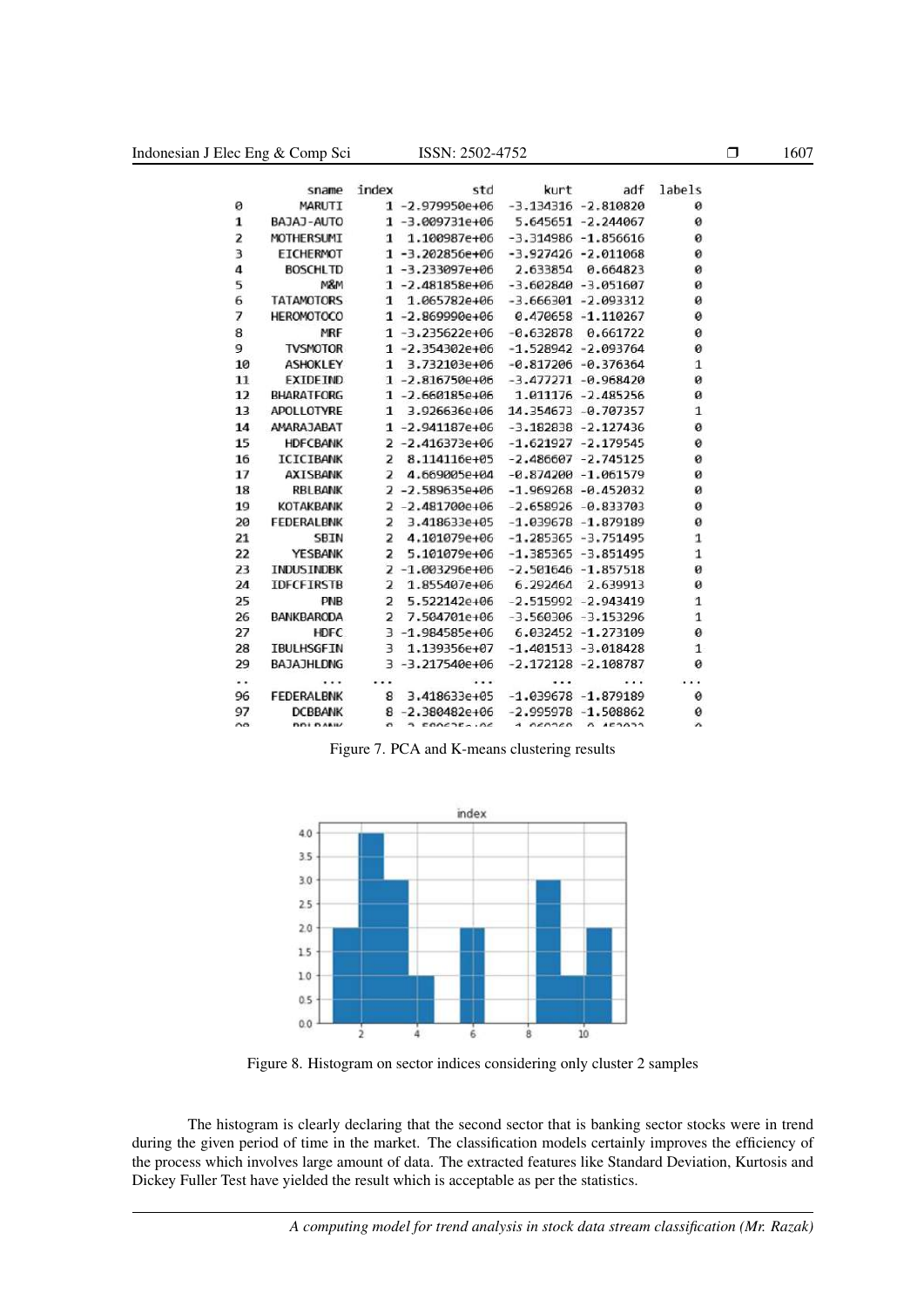# 5. CONCLUSION

The stock market has tremendous opportunities for businessman, manufacturer, investor and even for data analyst to study the behaviour of environment and society. In this regard, this paper has tried to analyze the stock data stream to estimate trend sector index in the market based on feature extraction and unsupervised clustering (K-means) technique. It has been implemented and demonstrated the results by fetching stock data stream from the server through nsepy package of python. The proposed work has not been considered any performance analysis of the model and the same can be enhanced as a new proposal through big data analytics.

## ACKNOWLEDGMENT

Authors acknowledge and thank to Management, Director and Principal of Bapuji Institute of Engineering and Technology, Davangere for providing an opportunity and platform to conduct an experiment and produce meaningful results.

### **REFERENCES**

- [1] Nguyen, Hai-Long, Yew-Kwong Woon, and Wee-Keong Ng, "A survey on data stream clustering and classification," Knowledge and information systems, vol. 45, no. 3, pp. 535-569, 2015.
- [2] [Online] Avaible : https://www.niftyindices.com/indices/equity/sectoral-indices.
- [3] [Online] Avaible : https://www.investopedia.com/terms/t/trendanalysis.asp.
- [4] William McKnight, "Chapter Eight Data Stream Processing: When Storing the Data Happens Later," Editor(s): William McKnight, Information Management, Morgan Kaufmann, pp. 78-85, 2014.
- [5] Sachdeva, Akshay, et al., "An Effective Time Series Analysis for Equity Market Prediction Using Deep Learning Model," International Conference on Data Science and Communication, 2019.
- [6] Shanmugam, D. B., et al., "Data Stream Clustering Challenges and Management System," Journal of Computational and Theoretical Nanoscience, vol. 16, no. 5-6, pp. 2393-2397, 2019
- [7] Raschka, Sebastian, and Vahid Mirjalili, "Python machine learning," Packt Publishing Ltd, 2017.
- [8] [Online] Avaible : https://nsepy.readthedocs.io/en/latest/.
- [9] Ezatul Akma Abdullah, and Siti Meriam Zahari, "Modelling volatility of Kuala Lumpur composite index (KLCI) using SV and garch models", Indonesian Journal of Electrical Engineering and Computer Science, vol. 13, no. 3, pp. 1087-1094, 2019.
- [10] Puteri Hasya Damia Abd Samad, Sofianita Mutalib, "Analytics of stock market prices based on machine learning algorithm," Indonesian Journal of Electrical Engineering and Computer Science, vol. 16, no. 2, pp. 1050-1058, 2019.
- [11] J. Sirkunan, J. Tang, N. Shaikh-Husin, and M. Marsono, "A streaming multi-class support vector machine classification architecture for embedded systems," Indonesian Journal of Electrical Engineering and Computer Science, vol. 16, no. 2, pp. 1286-1296, 2019.
- [12] Md. Zakir Hossain, Md. Nasim Akhtarn, "Ä dynamic K-means clustering for data mining," Indonesian Journal of Electrical Engineering and Computer Science, vol. 13, no. 2, pp. 521-526,2019.
- [13] Reddy, A., and Madhavi, K., "Hierarchy based firefly optimized K-means clustering for complex question answering," Indonesian Journal of Electrical Engineering and Computer Science, vol.17, no. 1, pp. 264-272, 2020.
- [14] Dev Shah, Haruna Isah, Farhana Zulkernine, "Predicting the Effects of News Sentiments on the Stock ¨ Market," IEEE International Conference on Big Data (Big Data), 2018.
- [15] Zhihao PENG, "Stocks Analysis and Prediction Using Big Data Analytics," International Conference on Intelligent Transportation, Big Data and Smart City, 2019.
- [16] Susan George,Manoj Changat, "Network approach for stock market data mining and portfolio analysis," International Conference on Networks and Advances in Computational Technologies, 2017.
- [17] Hargreaves, Carol, and Yi Hao, "Does the use of technical and fundamental analysis improve stock choice: A data mining approach applied to the Australian stock market," International Conference on Statistics in Science, Business and Engineering (ICSSBE), 2012.
- [18] S. Visalakshi and V. Radha, "A literature review of feature selection techniques and applications: Review of feature selection in data mining," IEEE International Conference on Computational Intelligence and Computing Research, pp. 1-6, 2014.